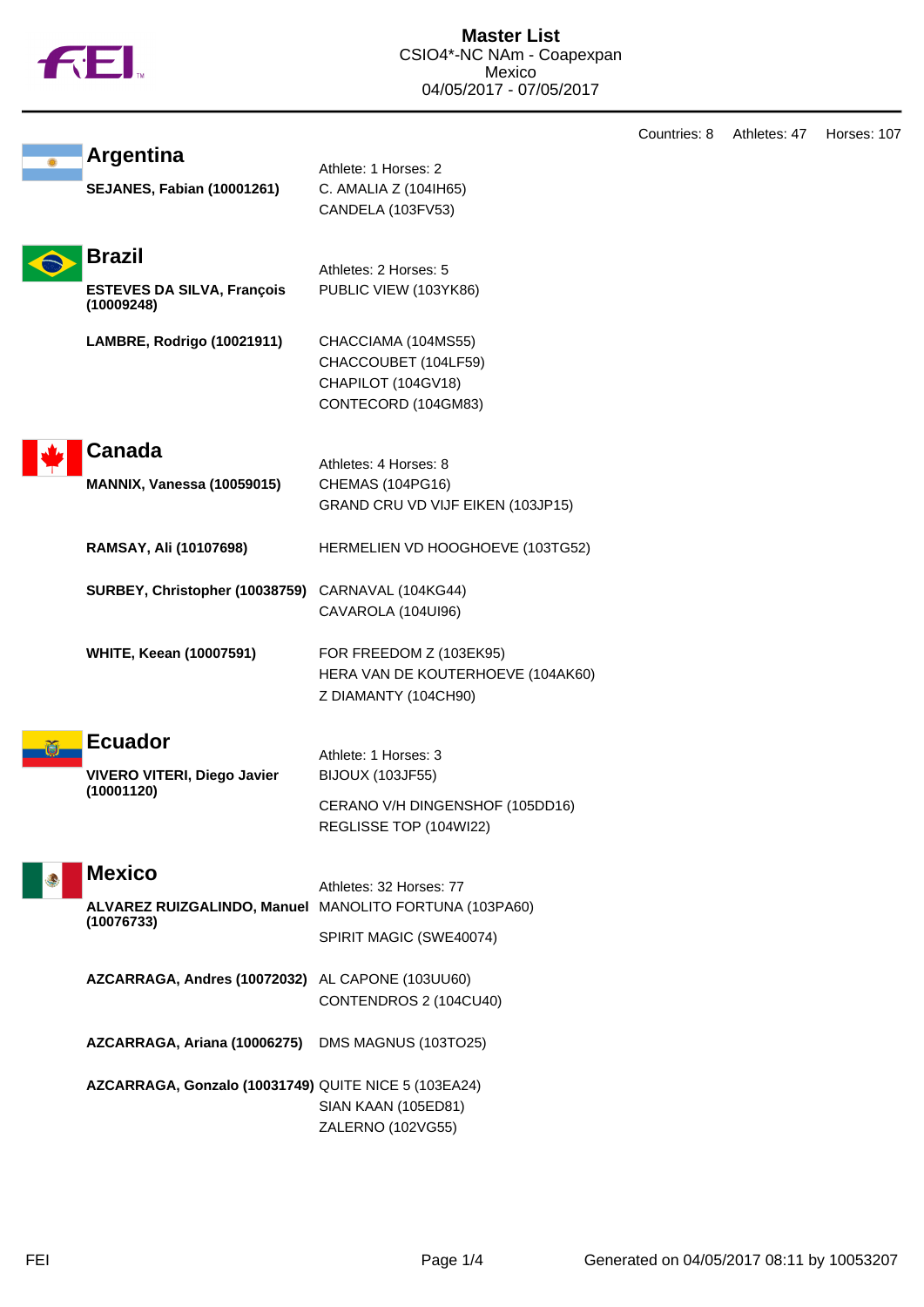

| AZCARRAGA, Jaime (10011199)                           | <b>ANTON (102ZW88)</b><br>CHACOL (104OM05)<br>FOR FASHION (103AN60)<br>MATADOR (MEX40418)                      |
|-------------------------------------------------------|----------------------------------------------------------------------------------------------------------------|
| <b>CANEDO VINCENT, Jorge</b><br>(10047572)            | NINTARA (103XW62)                                                                                              |
| <b>CHEDRAUI EGUIA, Jose Antonio</b><br>(10000442)     | LA BAMBA (103IU46)                                                                                             |
|                                                       | NINLOUBET (103TC35)<br>QUINTAGO VA (103TN09)                                                                   |
| <b>CHEDRAUI PROM, Jose Antonio</b>                    | ARISTOTELIS (103BN33)                                                                                          |
| (10044984)                                            | JK HORSETRUCKS WISH (NED41961)                                                                                 |
| FERNANDEZ, Federico (10000446) BOLT (103RA95)         | GITANO (102VM83)<br>GURU (103YU10)<br>LANDPETER DO FEROLETO (103TM71)<br>PEGASSO (104FI62)<br>V.I.P. (104QD40) |
| <b>GONZALEZ DUFRANE, Manuel</b>                       | DIORWEIS VDL (105JP27)                                                                                         |
| (10046020)                                            | HORTENSIA VAN DE LEEUWERK (104SP13)                                                                            |
| <b>JIMENEZ TORRES, Juan Pablo</b><br>(10113263)       | <b>RELIC LS (104OS50)</b>                                                                                      |
| LARREA B, Sofia (10040178)                            | COLASKO (103ES91)                                                                                              |
| <b>MARON KAHWAGI, Miguel</b>                          | BRAVE LIBERTY SAN GABRIEL (104HR48)                                                                            |
| (10106156)                                            | BV PROJECTS EDINBURGH (BEL12012)                                                                               |
| MARTIN DEL CAMPO, Juan Carlos PADDINGTON 92 (104IG57) |                                                                                                                |
| (10034777)                                            | RAFALE DE KERGLENN (103DP26)                                                                                   |
| <b>MARTINEZ SOMMER, Fernando</b>                      | BLOMBERG (SWB) (104SE90)                                                                                       |
| (10033730)                                            | COR BAKKER (104RD00)<br>STERREHOF'S RIVEGAUCHE (103SQ54)                                                       |
| <b>MARTINEZ VAZQUEZ, Jose</b>                         | <b>NO LIMINT (104IO65)</b>                                                                                     |
| Alberto (10026760)                                    | SULTAN DU GUERPRE (103QT85)                                                                                    |
| <b>MATIENZO, Greta (10061648)</b>                     | QUINTADOR (104UD69)                                                                                            |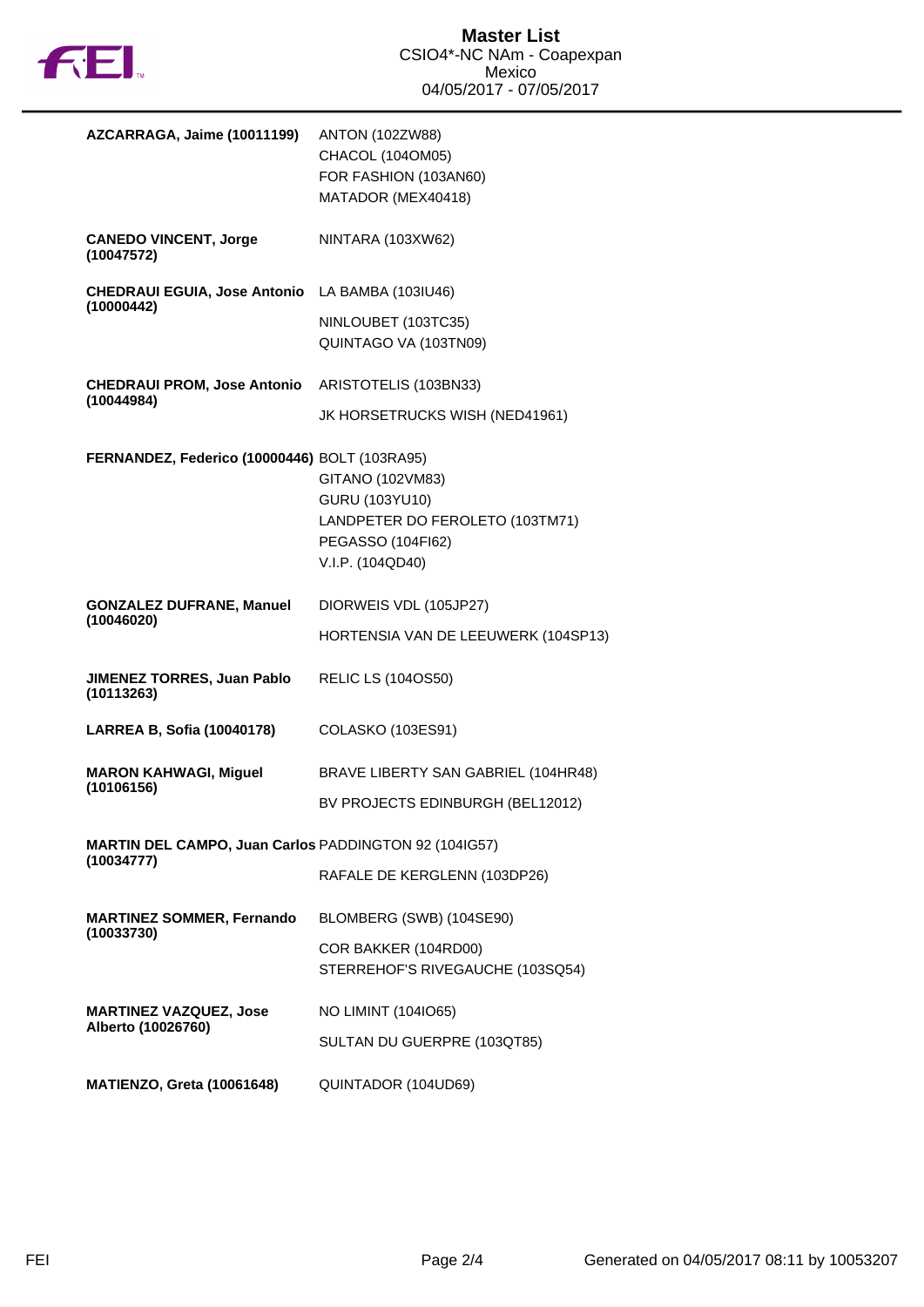

| MAURER, Antonio (10000537)                              | CHACSTARA 2 (105BP98)<br><b>CHARON (104DX75)</b><br>GALILEO DE LAUBRY (104DR04)<br>MAGNUS JAEN MAIL (104YM29)                               |
|---------------------------------------------------------|---------------------------------------------------------------------------------------------------------------------------------------------|
| O'FARRILL, Lorenza (10002031)                           | PEKIN ST DENIS (102ZI39)<br>QUEENS DARLING (103QH54)                                                                                        |
| <b>ONATE, Mario (10002176)</b>                          | COLEMAN (103ZT95)<br><b>VELINI (103MI71)</b>                                                                                                |
| PARADA VALLEJO, Arturo<br>(10095117)                    | <b>CARTIER (103LQ79)</b><br>CONSTAR (102OO04)<br>CORNET'S DREAM (104EI46)<br>INDIVIDEU DE GULDENBOOM (103WB55)<br>TARZAN D'IVRAIE (104CG49) |
| PASQUEL, Francisco (10013788)                           | CORONADO (104HU88)<br>MANZANO (104JH96)<br>NARANJO (103YH48)                                                                                |
| PASQUEL, Patricio (10026531)                            | BABEL (103ZK59)<br>CAREYES (102SR53)<br>POMEROL (105BZ25)<br><b>TULUM (104MS43)</b>                                                         |
| PASQUEL MENDEZ, Gerardo<br>(10108949)                   | ALAMO (105AX08)<br>MIGHTY MOUSE (103MF61)                                                                                                   |
| PIZARRO, Nicolas (10002381)                             | CARQUILOT (104NG66)<br>LA PETITE FLEUR 6 (103TN40)<br><b>SICANTA (104OA50)</b><br>TEMASCALTEPEC (104DL81)                                   |
| PLASCENCIA O., Luis Alejandro<br>(10039815)             | CHARATINUS (104YF81)<br>DAVINCI (103XT98)<br>SALAMERA DE LA NUTRIA (103DL34)                                                                |
| RAMIREZ PIEDRA, Alfredo<br>(10029638)                   | BRIANNE TN (103ZB03)<br><b>RED GOLD (104IN29)</b>                                                                                           |
| <b>RAMOS, Gustavo (10005881)</b>                        | IZZY MIAKI (104IP89)                                                                                                                        |
| RIBA CHICO, Eduardo (10087701) TEUZ DLN LIBAN (104UV42) |                                                                                                                                             |
| <b>SANCHEZ - COZAR, Alberto</b><br>(10015476)           | UNION DE LA NUTRIA (104YX41)<br>WUPP (102WZ77)                                                                                              |